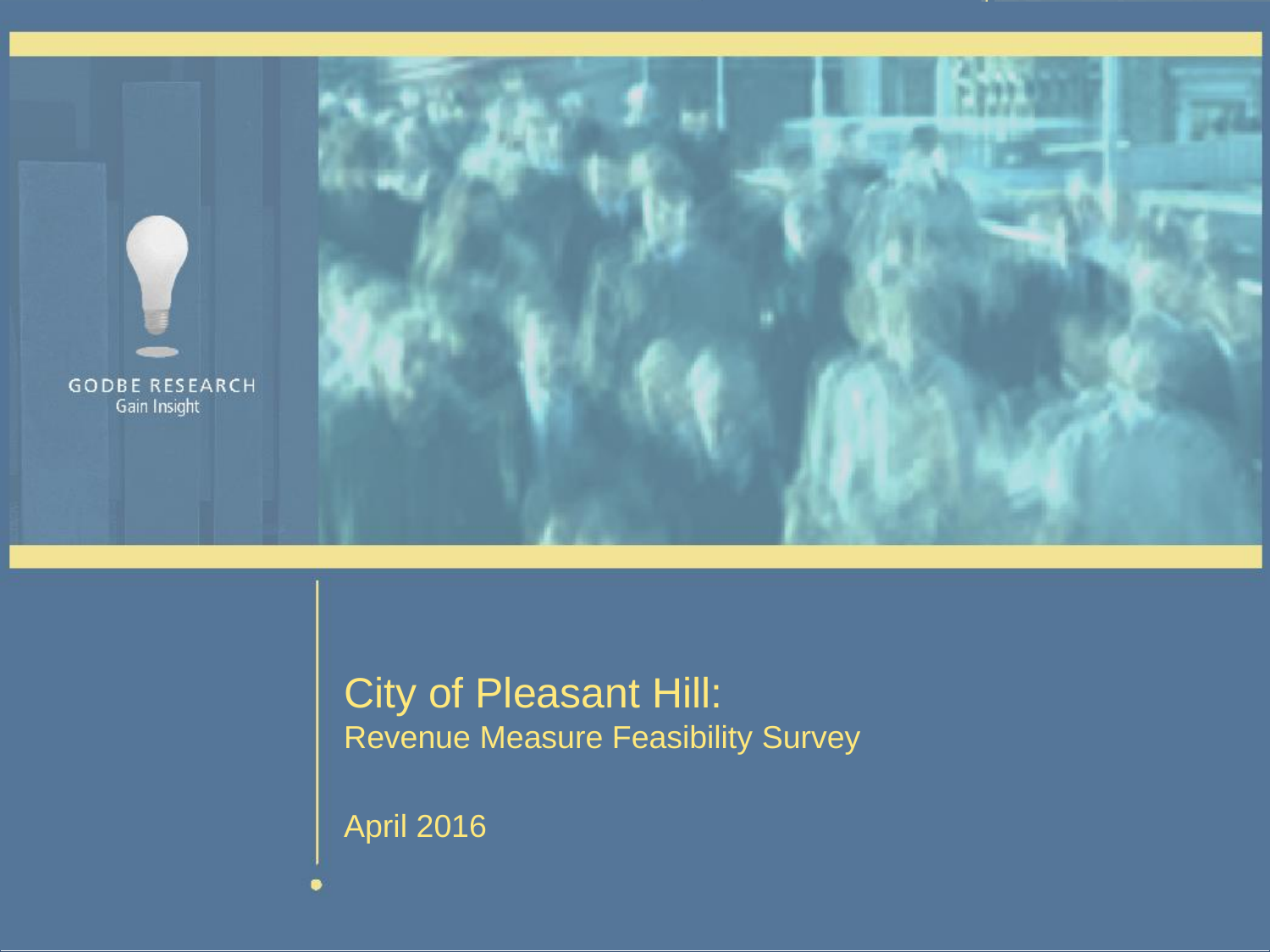The City of Pleasant Hill commissioned Godbe Research to conduct a survey of local voters with the following research objectives:

- $\triangleright$  Gauge satisfaction with the City's provision of services;
- Assess potential voter support for a local funding measure to provide and maintain city services and facilities with funding that cannot be taken by the State;
- $\triangleright$  Identify residents' priorities for service and facility improvements;
- $\triangleright$  Test the influence of information and critical statements;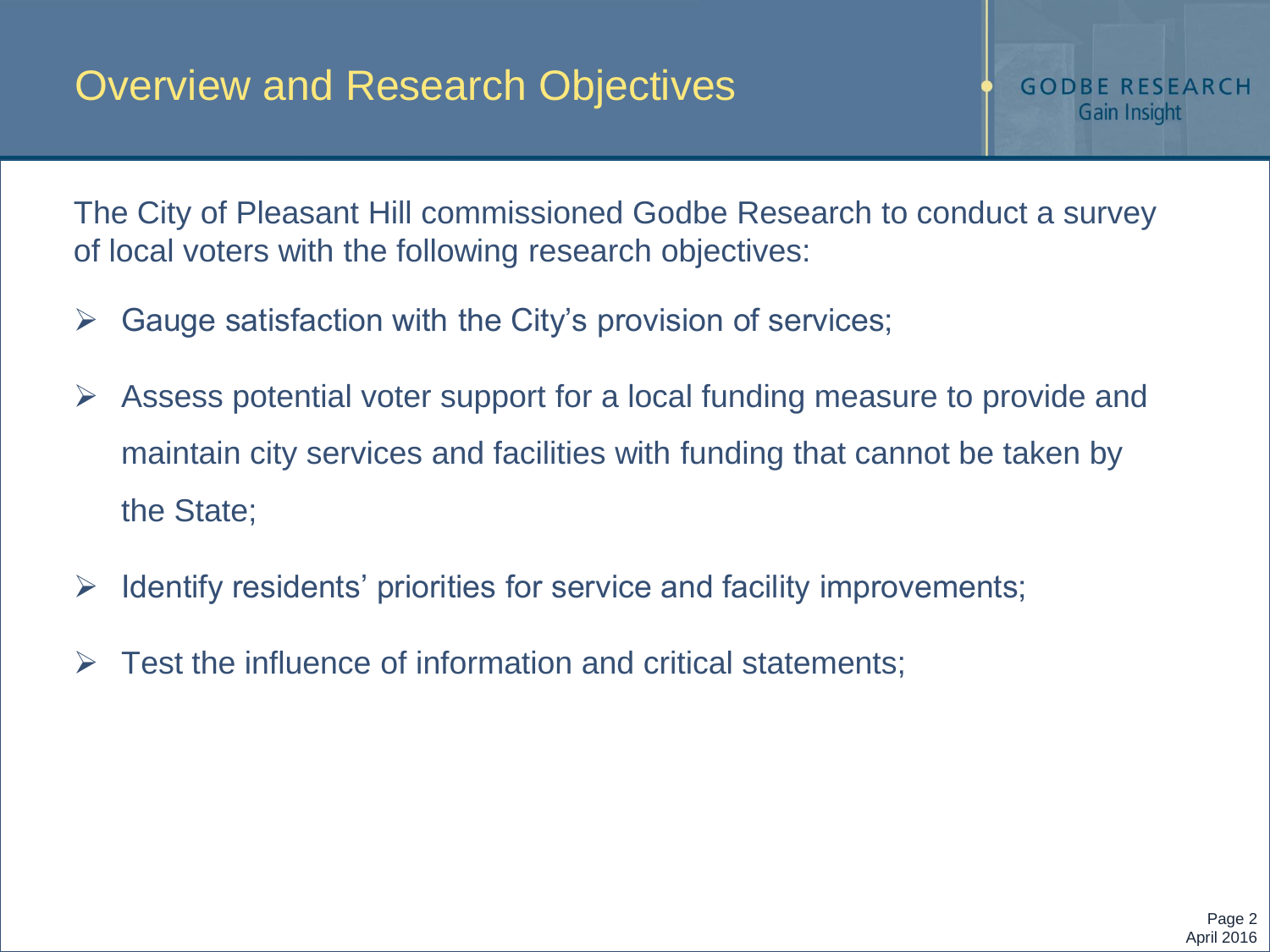### Methodology Overview

- 
- 
- 
- > Interview Length 20 minutes
- 
- $\triangleright$  Margin of Error  $\pm$  4.68%
- ▶ Data Collection Telephone and Internet Interviewing
- Universe 15,487 likely November 2016 voters in the City of Pleasant Hill
- Fielding Dates March 24 through April 3, 2016
	-
- $\triangleright$  Sample Size  $427$  (226 online & 201 phone)
	-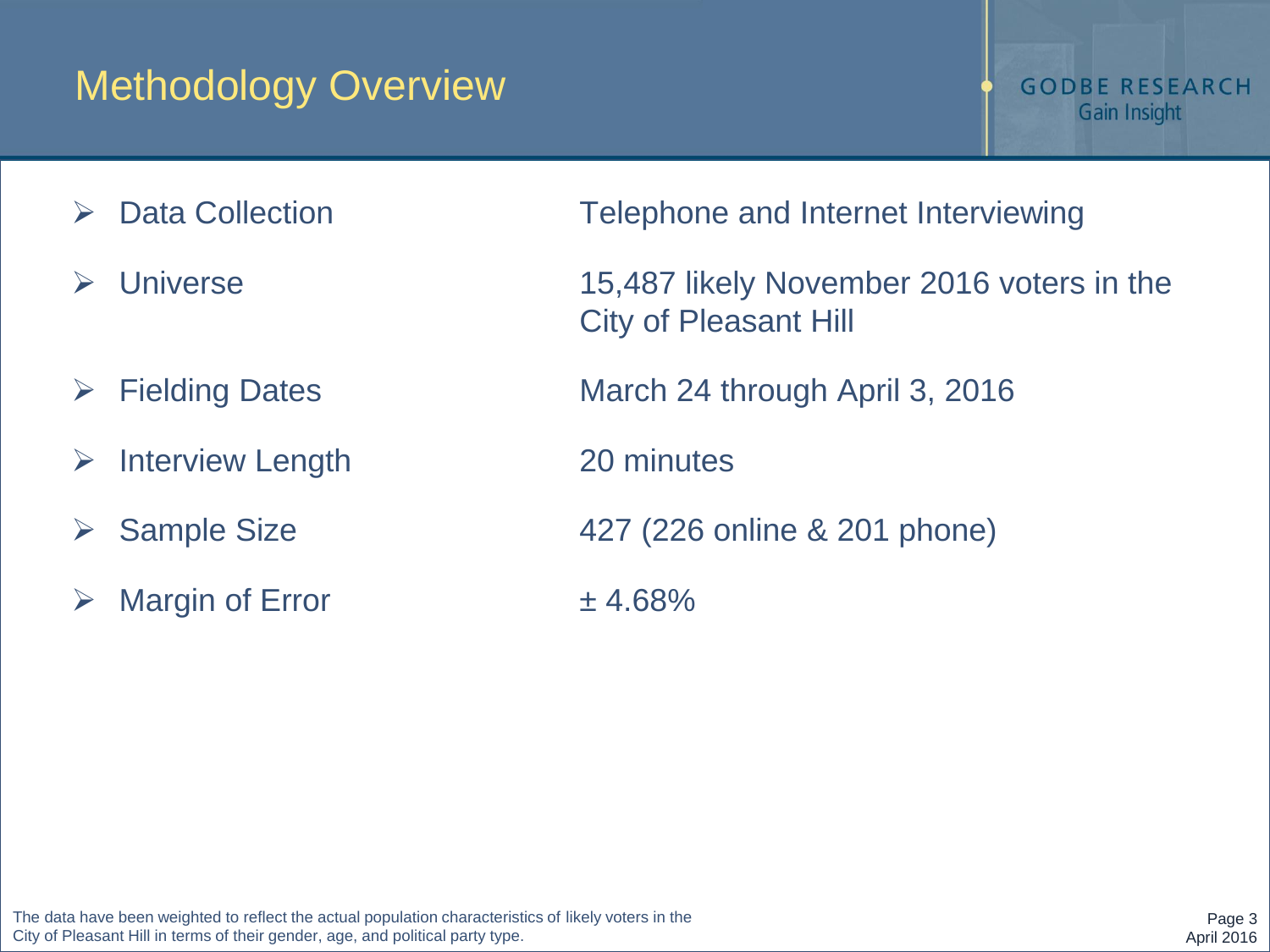

# Key Findings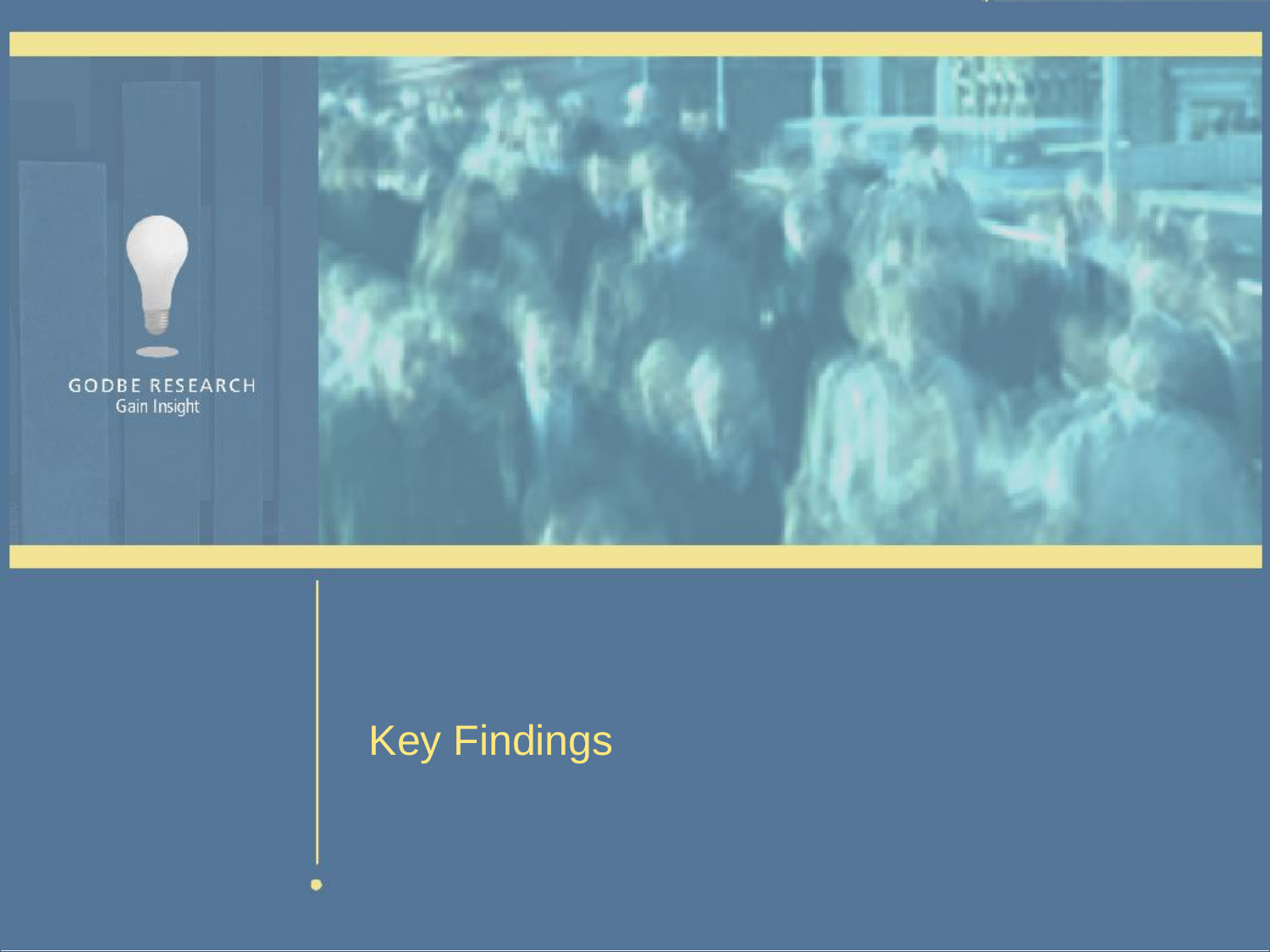# Q1. Respondent are Satisfied With City Services (n=427)

**GODBE RESEARCH** Gain Insight



Total Satisfied =  $84.7\%$ Total Dissatisfied = 10.2% Ratio Sat to Dissat  $= 8.3$  to 1

> Page 5 April 2016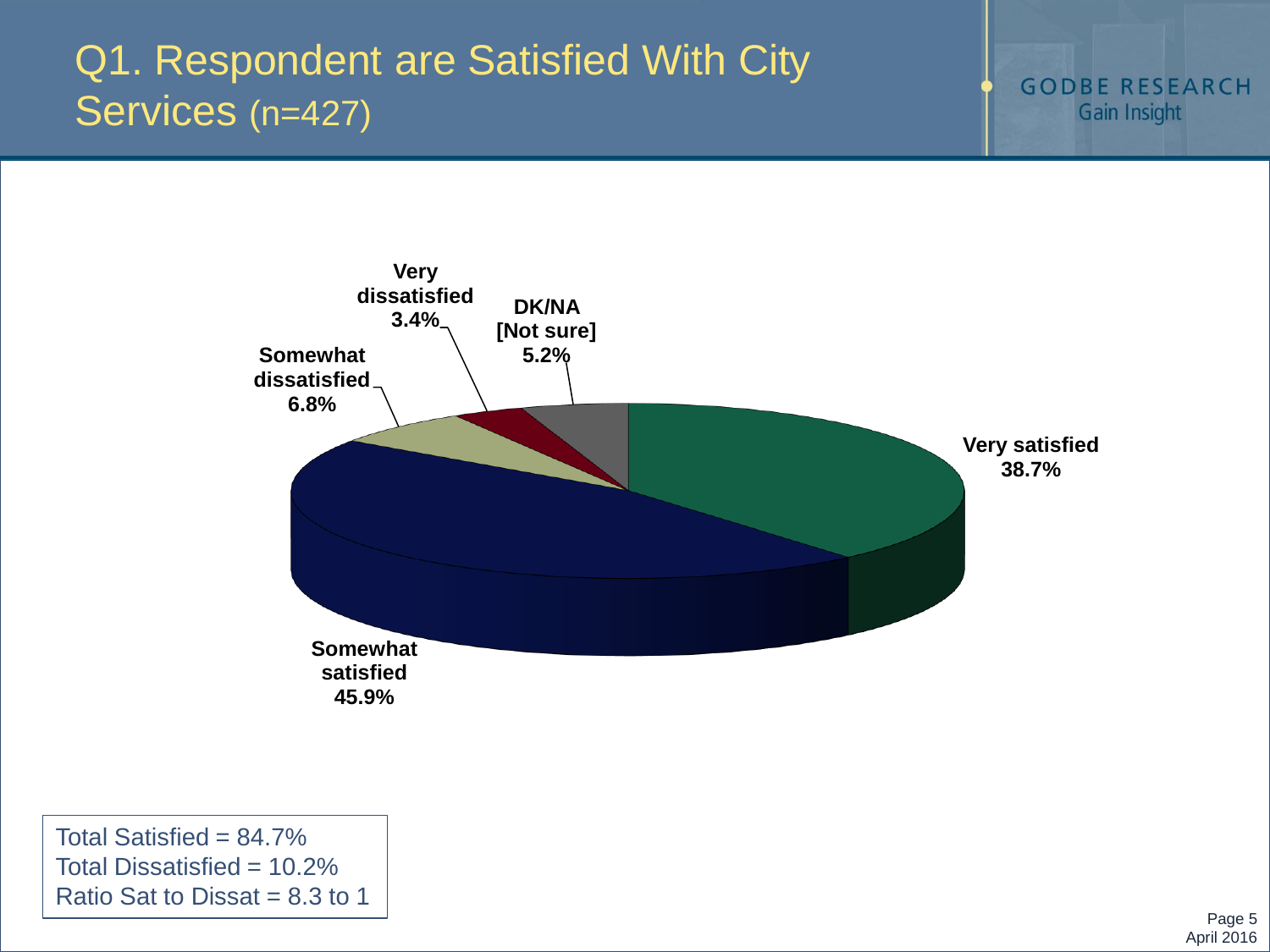### Q2. Strong Support for Local Funding Measure (n=427)



**that cannot be taken by the State?**

**GODBE RESEARCH Gain Insight**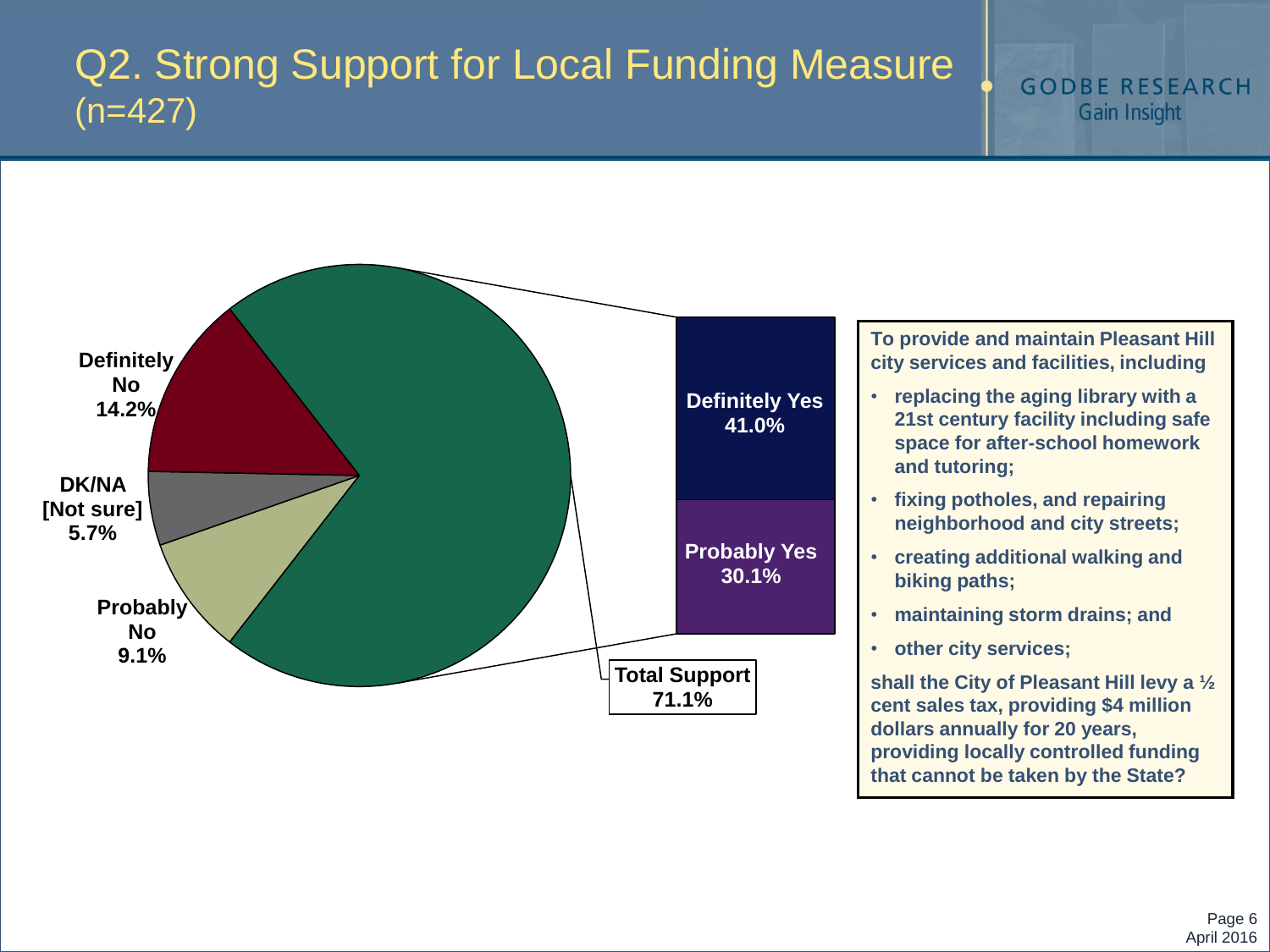### **GODBE RESEARCH** Gain Insight

### Q3. Features of the Measure  $(n=427)$



Note: The above rating questions have been abbreviated for charting purposes, and responses were recoded to calculate mean scores: "Much More Likely" = +2, "Somewhat More Likely" = +1, "No Effect" = 0, "Somewhat Less Likely" = -1, and "Much Less Likely" = -2.

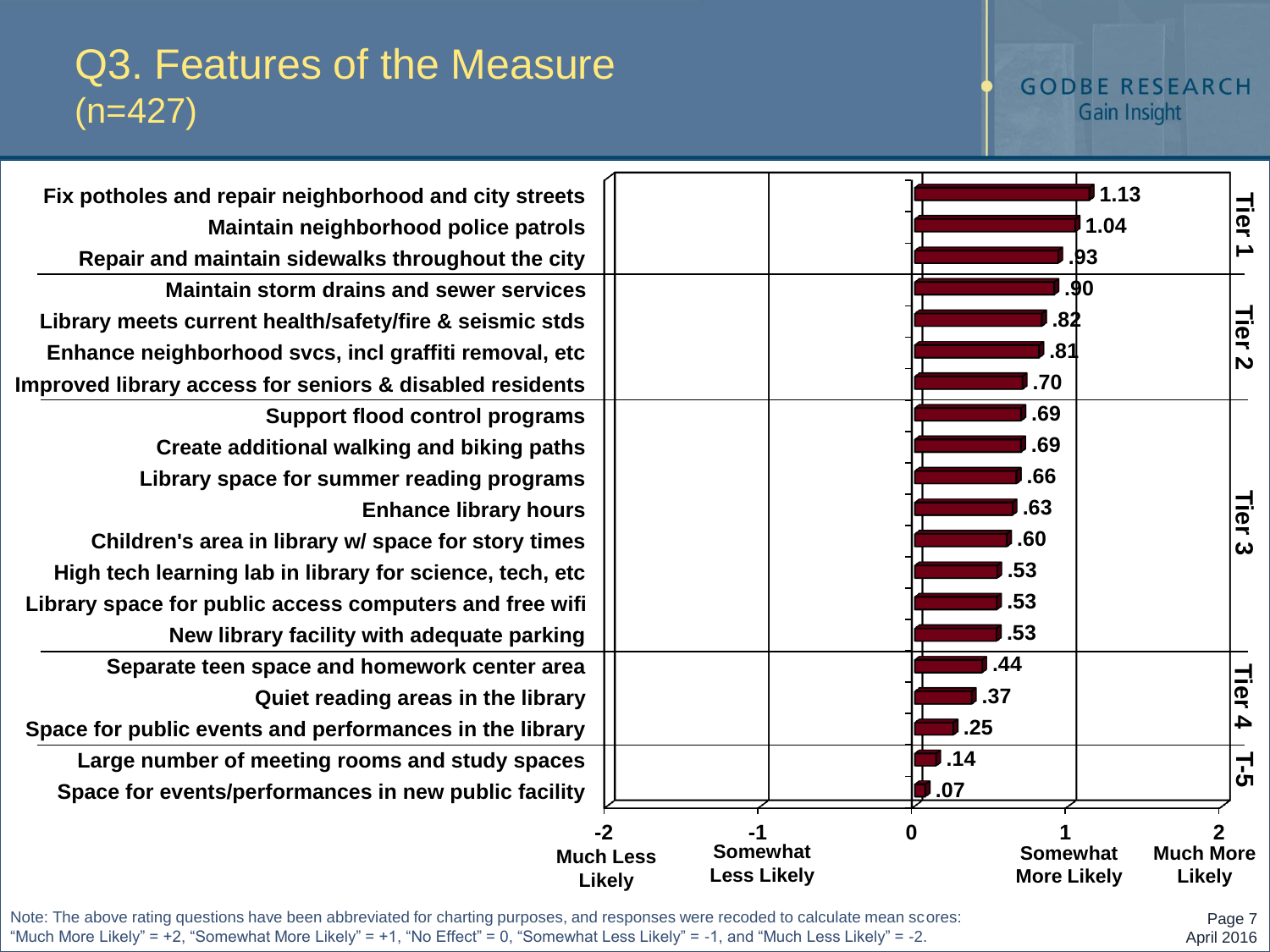### Q4. Influence of Informational Statements  $(n=427)$

### **GODBE RESEARCH** Gain Insight

**New library will offer after-school and summer pgms Cannot be extended beyond specified number of years New library will be designed and built to be flexible Residents/visitors/shoppers/businesses pay fair share Updated library facilities allow more after-school pgms Help maintain property values in PH Have >\$8 million in needed storm drain improvements PH's library is in poor condition when compared None \$ for for salaries, benefits for City workers PH library is >50 years old, does not currently meet stds Requires independent citizen oversight, audits, etc We have >\$16 million in deferred street maintenance Give PH local control over local funds for local needs**



Note: The above rating questions have been abbreviated for charting purposes, and responses were recoded to calculate mean scores: "Much More Likely" =  $+2$ , "Somewhat More Likely" =  $+1$ , and "No Effect" = 0.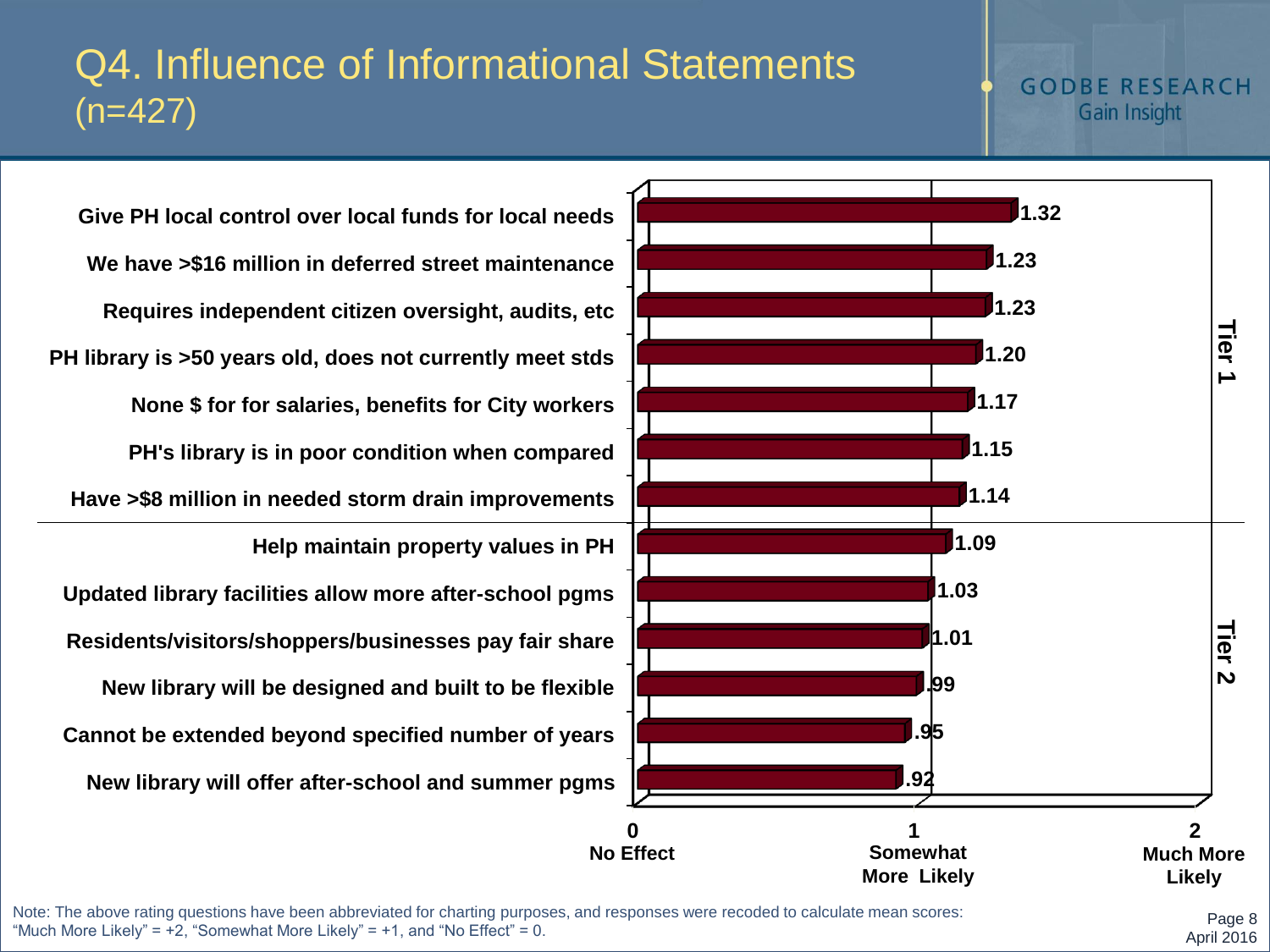### Q5. Influence of Critical Statements  $(n=427)$

### **GODBE RESEARCH Gain Insight**



"Much More Likely" =  $+2$ , "Somewhat More Likely" =  $+1$ , and "No Effect" = 0.

Page 9 April 2016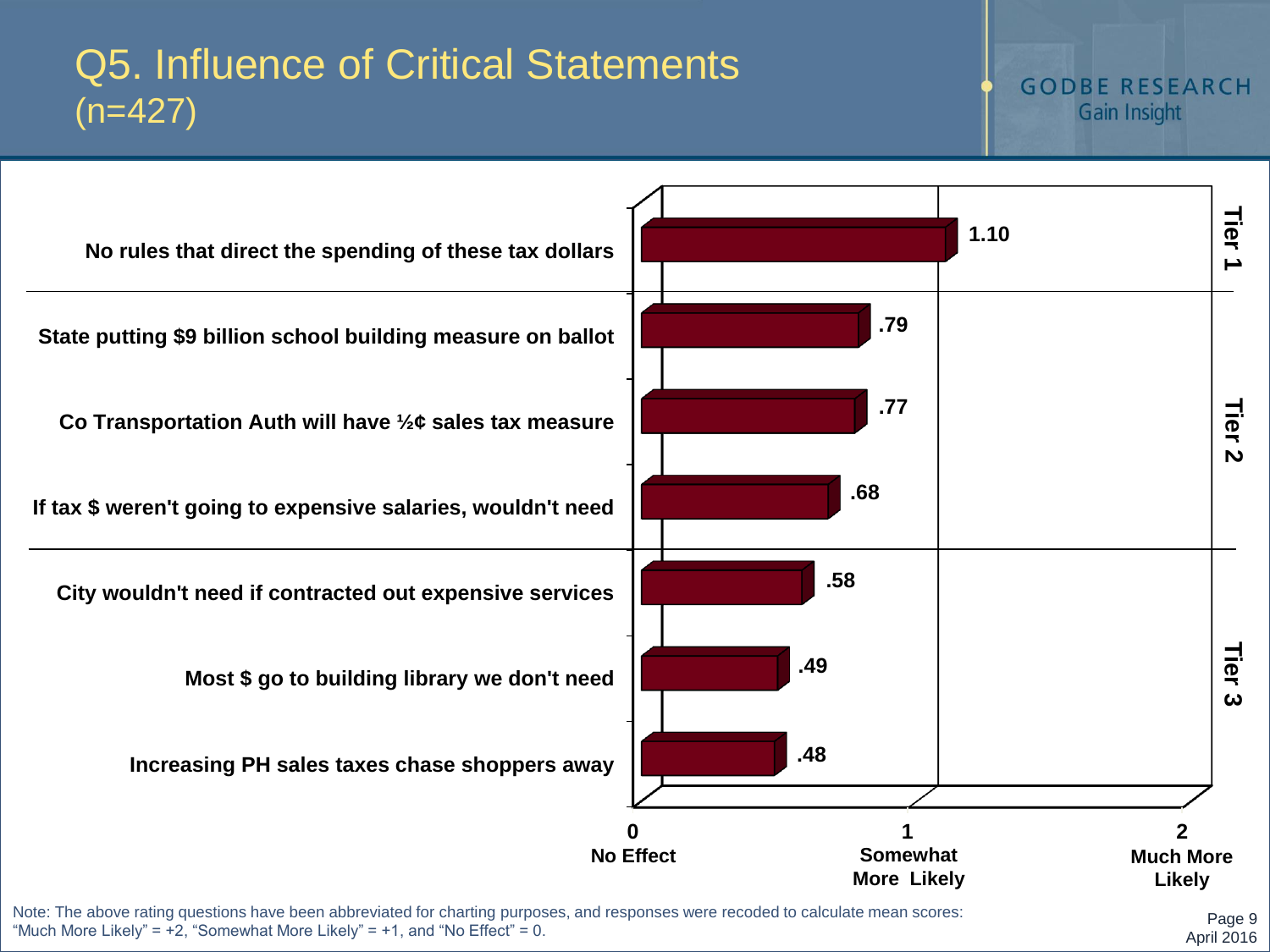# Q6. Support Remains Strong for Local Funding Throughout Survey (n=427)

**GODBE RESEARCH** Gain Insight



**Definitely Yes Probably Yes Probably No Definitely No DK/NA [Not sure]**

**To provide and maintain Pleasant Hill city services and facilities, including** 

- **replacing the aging library with a 21st century facility including safe space for after-school homework and tutoring;**
- **fixing potholes, and repairing neighborhood and city streets;**
- **creating additional walking and biking paths;**
- **maintaining storm drains; and**
- **other city services;**

**shall the City of Pleasant Hill levy a ½ cent sales tax, providing \$4 million dollars annually for 20 years, providing locally controlled funding that cannot be taken by the State?**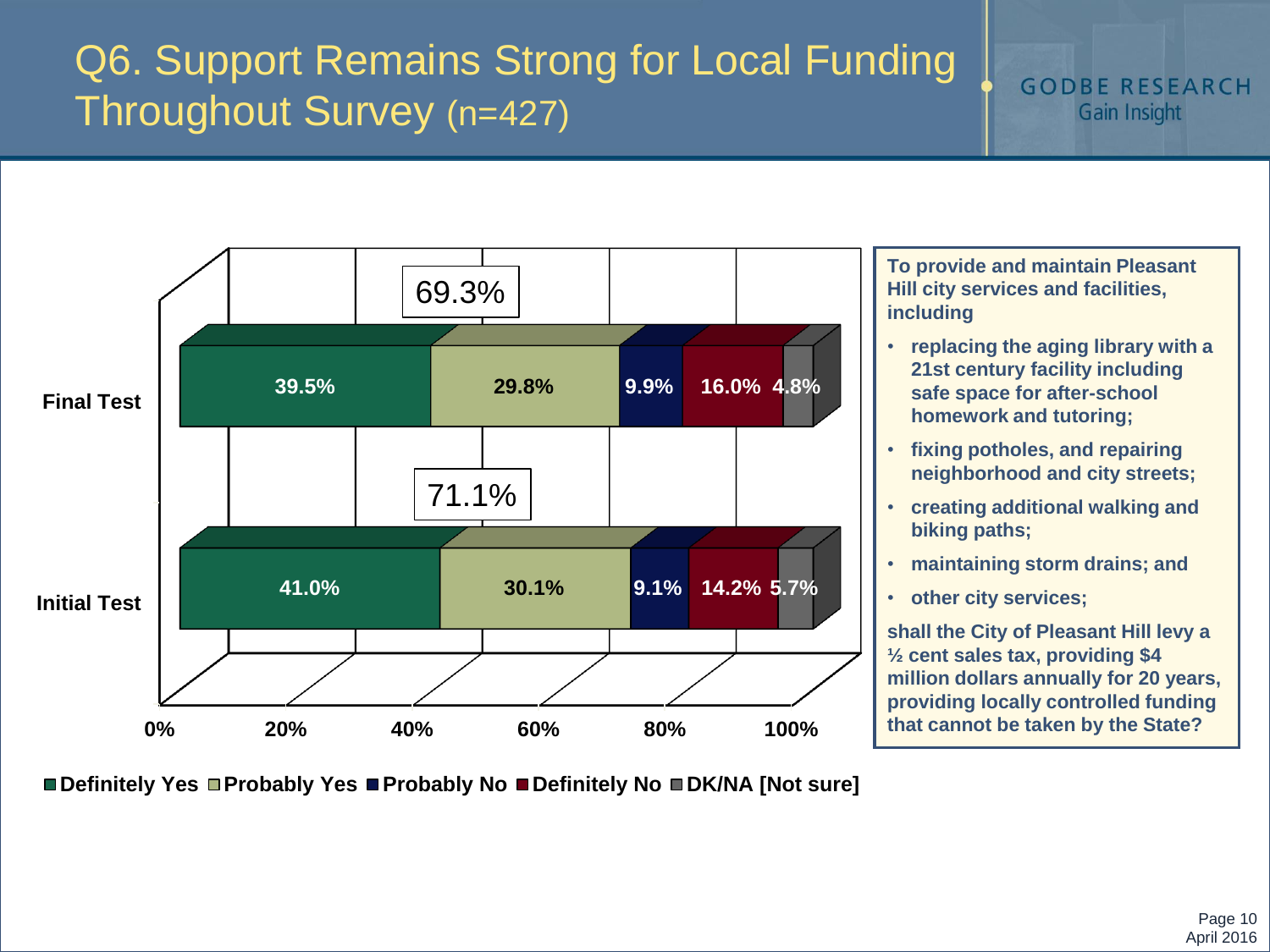## Q7. Increased Intensity of Support for  $\frac{1}{4}$ ¢ Alternative Split Sample A (n=214)

**GODBE RESEARCH Gain Insight** 

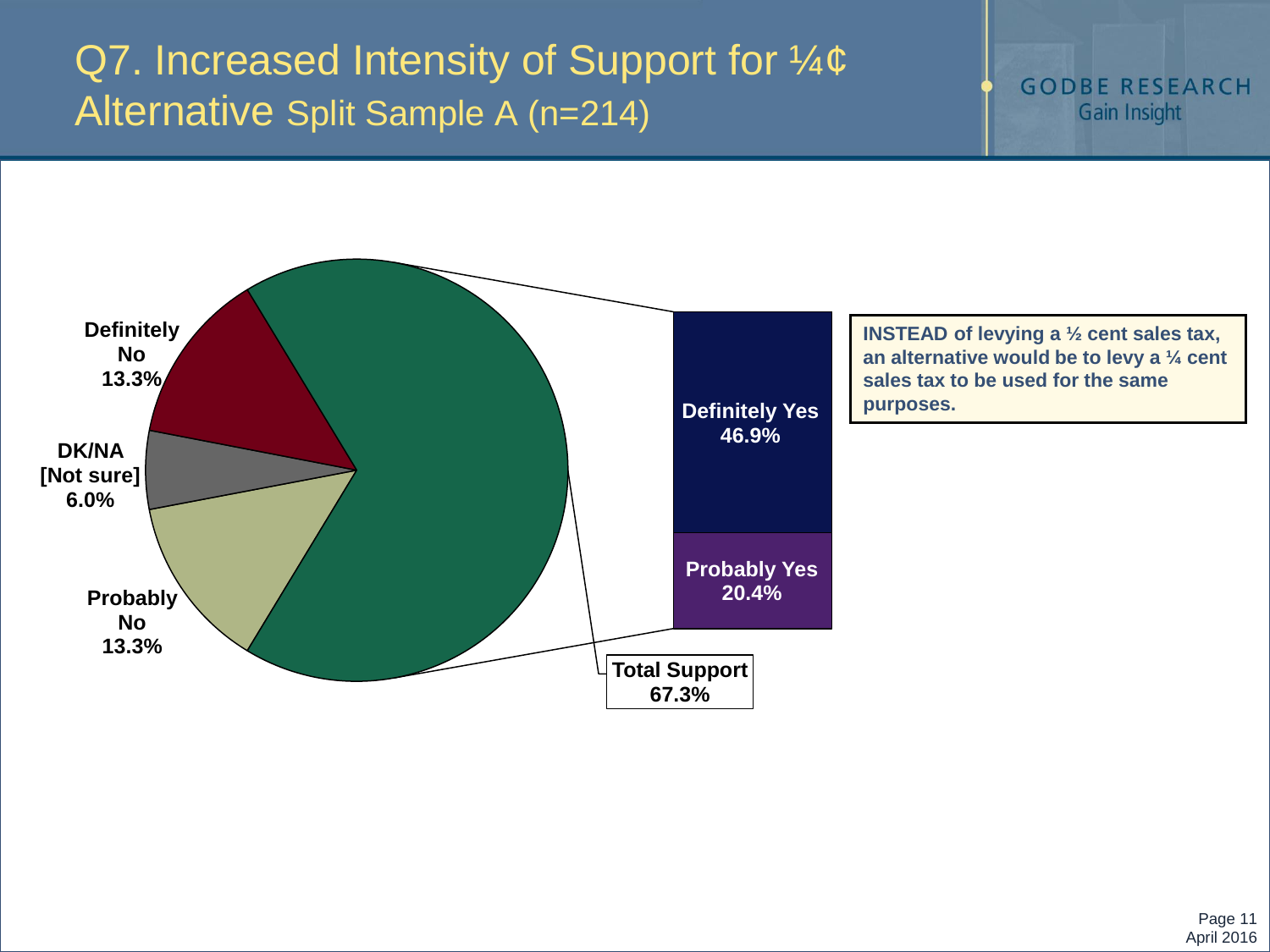### Q8. Increased Intensity of Support for 10 Year Duration Split Sample B (n=213)

**GODBE RESEARCH Gain Insight** 

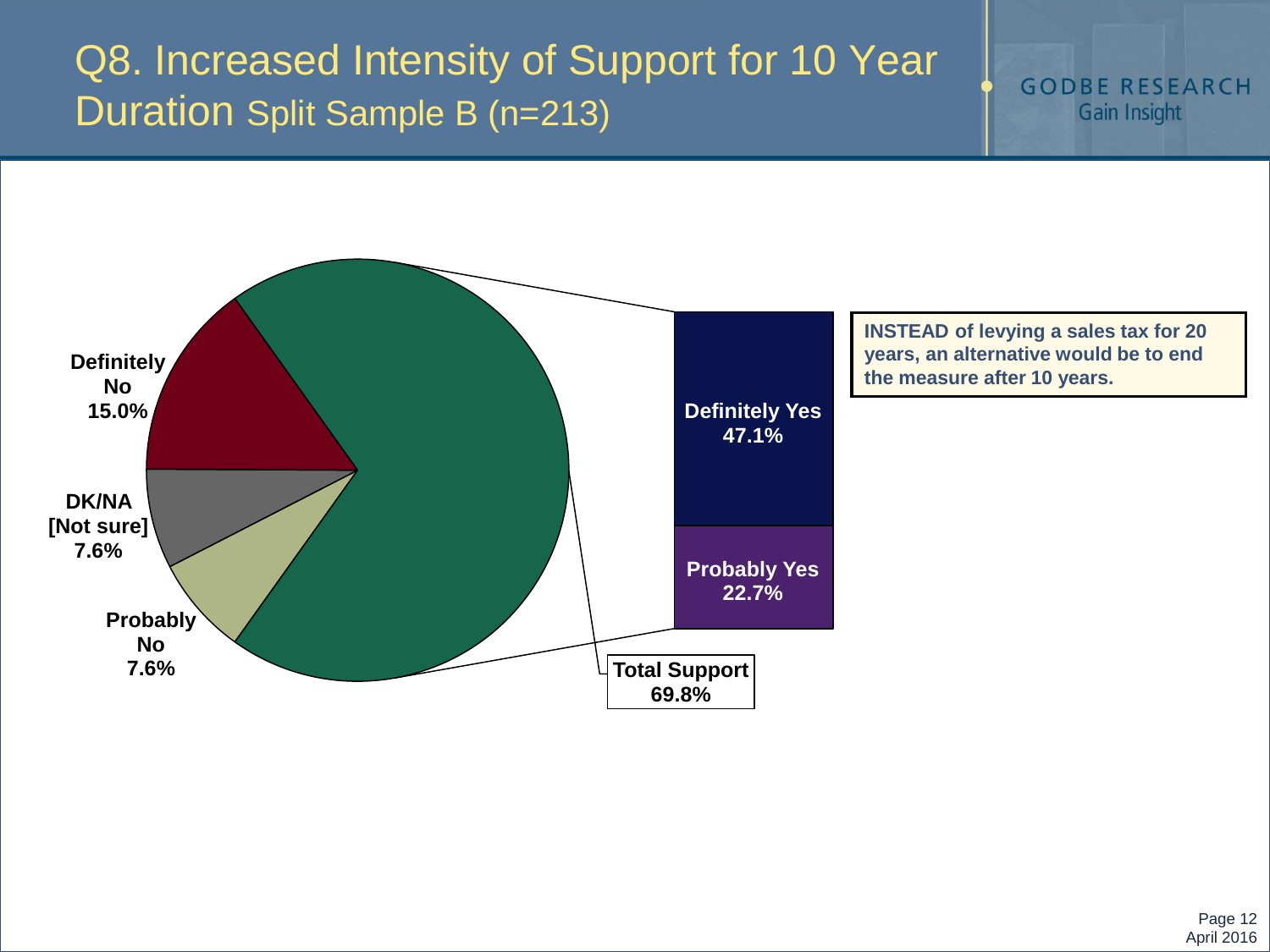# Summary & Recommendations

- Residents are very satisfied with the City services provided in Pleasant Hill.
- $\triangleright$  The services and facilities that residents are most concerned about are:
	- Fixing potholes and repairing neighborhood and city streets and roads
	- **Maintaining neighborhood police patrols**
	- **Repairing and maintaining sidewalks throughout the city**
	- **Maintaining storm drains and sewer services**
	- Providing a library that meets current health, safety, fire and seismic standards
	- Enhancing neighborhood services, including graffiti removal, vandalism prevention, and code enforcement
	- **Providing improved library access for seniors and disabled residents**
	- **Supporting flood control programs**
	- **Creating additional walking and biking paths**
	- **Providing library space for summer reading programs for school age children**
- There is solid support for a general purpose funding measure at the half cent level.